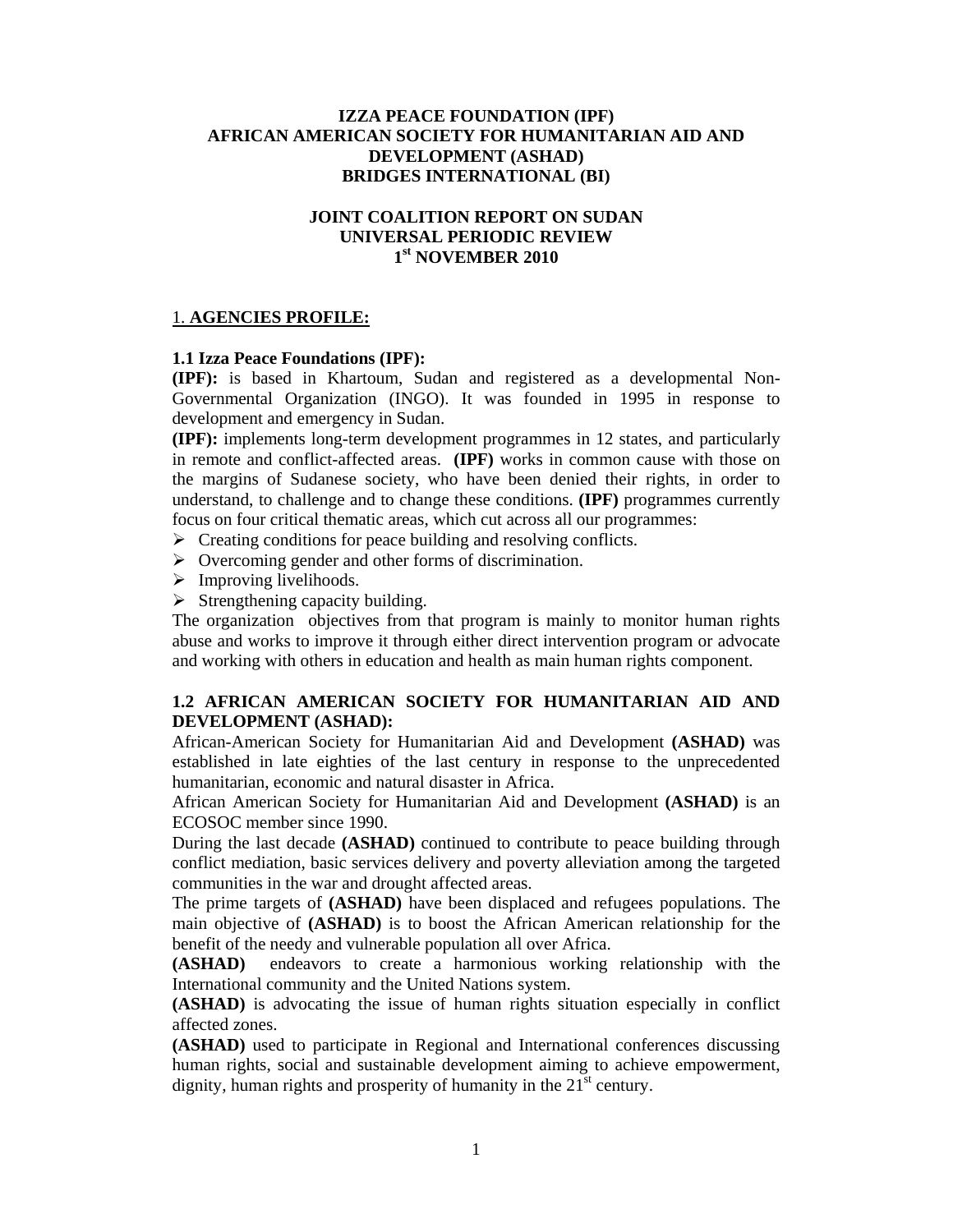#### **1.3 BRIDGES INTERNATIONAL (BI):**

Bridges International **(BI)** is an International NGO having consultative status with **(ECOSOC)**. **(BI)** is inspired by a philosophy that aims to foster channels of positive communication for the ultimate goal of brotherhood, friendship and collaboration among the people of the globe through motivation the spirit of religions.

**(BI)** is a people to-people popular diplomacy initiative applying the spirit of religions as a mechanism to bridge the divide between civilizations in different part of the world.

Defeating hatred, fear, bigotry, and militancy through comparative research is a critical component in seeking expanded "common ground". This is accomplished through dialogues around the commonality of the humanity.

**(BI)** endeavors to ensure implementation of a wide spectrum of activities to enhance population and sustainable development, particularly consolidating culture of peace, empowerment of women and child welfare, Rehabilitation and development of the regions inflicted by manmade and natural disaster, war affected areas as well as rendering genuine humanitarian assistance for the needy specially IDPs and Refugees at the world wide scale.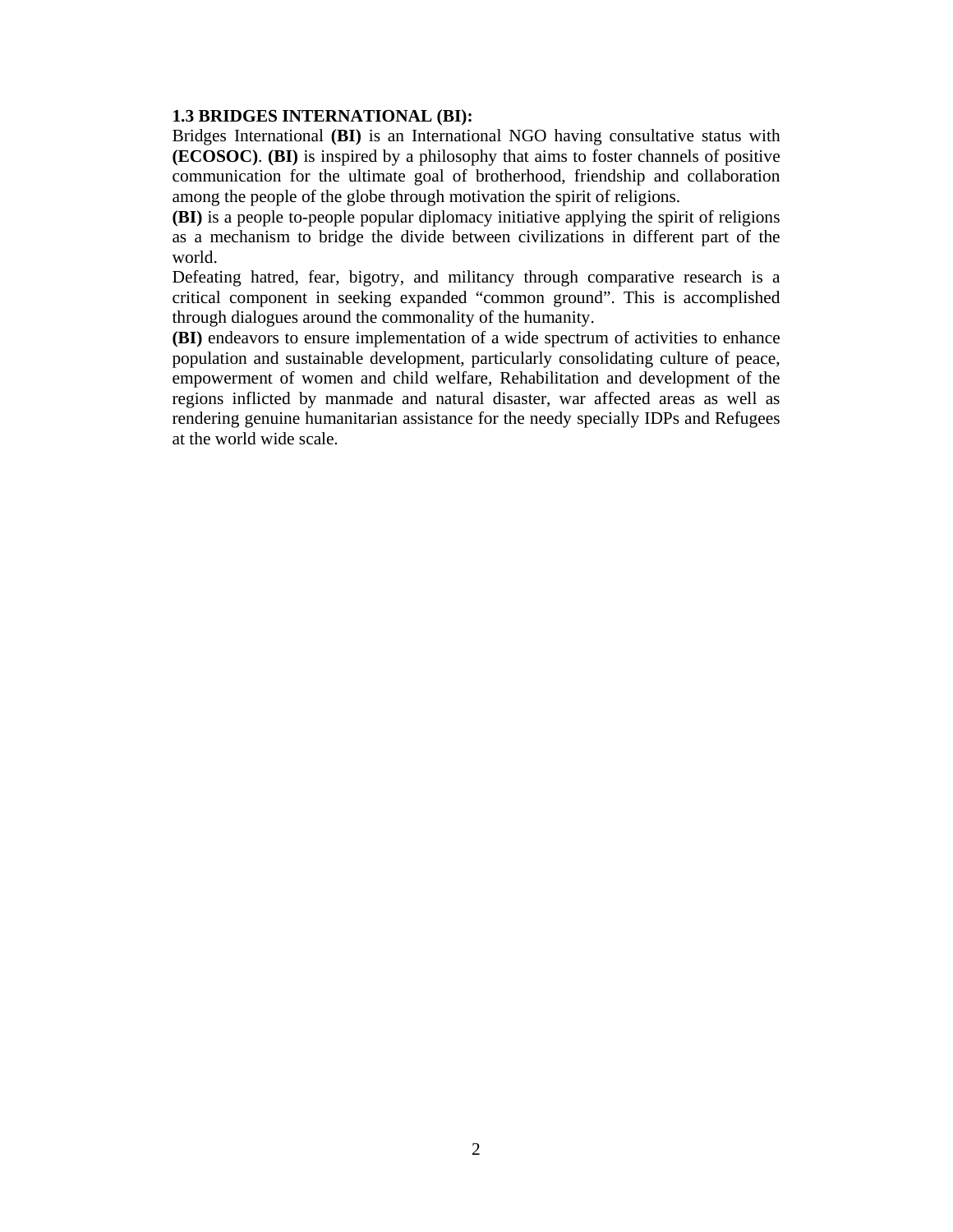# **2. MONITORING HUMAN RIGHTS SITUATION IN SUDAN:**

**2.1** Fulfilling their mandate IPF, ASHAD and BI monitor the progress achieved on human rights in Sudan. The government rectified the Sudan Transitional Constitution of 2005. The article 27-3 emphasized that all human rights basic principles should be implemented by law.

However, these constitutional laws need tremendous effort from the government of national unity, Civil Society Organizations to work hard to achieve in real life. The Capacity building of human resources, as well as institutional and legal framework reform for both official and independent NGOs working in the field of human rights are highly needed to enable these entities to perform better in the field of human rights, and to address and improve human rights status in Sudan.

**2.2** IPF, ASHAD and BI noticed with greater concern that some important conventions and human rights treaties are not yet signed or ratified by Sudanese government, among these are the Conventions of Elimination of all Form of Discrimination against Women (CEDAW).

Although IPF, ASHAD and BI have some reservations on (CEDAW), a position which is natural, but it goes without sayings that signing and adoption of (CEDAW) is considered as a prerequisite for fostering the human rights of women in many aspects. Having the rights of reservation to some articles which are not compatible with Sudanese ethics and principles we advice the Sudanese Government to engage in the process of signing and ratifying (CEDAW).

**2.3** The National Parliaments in Sudan established the commission of human rights as one of the positive progress on handling human Rights issues 2008.

The issue was clearly mentioned on Mr. Mohamed Sandi the independent expert on Human Rights in Sudan on his report to the Human Rights Council 15session, Geneva 2010.

There is no doubt that the issue of establishment of National Commission for Human Rights (NCHR) is one of the greater aspirations of all activists in the field of human rights as well as all classes of the people in Sudan. The significance of the (NCHR) establishment stem from the fact that the (NCHR) will be the national mechanism entrusted with the care, promotion and protection of human rights in the Sudan, inter – alia, it will help to achieve human dignity which is the main target of the people of Sudan.

Sudanese NGOs and networks coalition for human right had shown clearly that they are highly interested in the formation of National Commission for Human Rights, praising the efforts made by various civil and political parties, National Assembly and civil society organizations in drafting the Law of National Commission for Human Rights, 2009.

In conclusion we emphasize that establishment and Activation of the commission was highly needed in order to do it is jobs effectively and efficiently.

**2.4** IPF, ASHAD and BI observe and monitor the human rights situation of women in Sudan especially on the rural Ares. Despite national efforts conducted to implement millennium Development Goals (MDGs) pertaining health and education but still the phenomena of maternal mortality child mortality are still high and the same thing could be said about education of women and girl Childs.

In order to improve the status of women the right for education and the right for health should be guaranteed for all Sudanese citizens with particular emphasis for women and girls.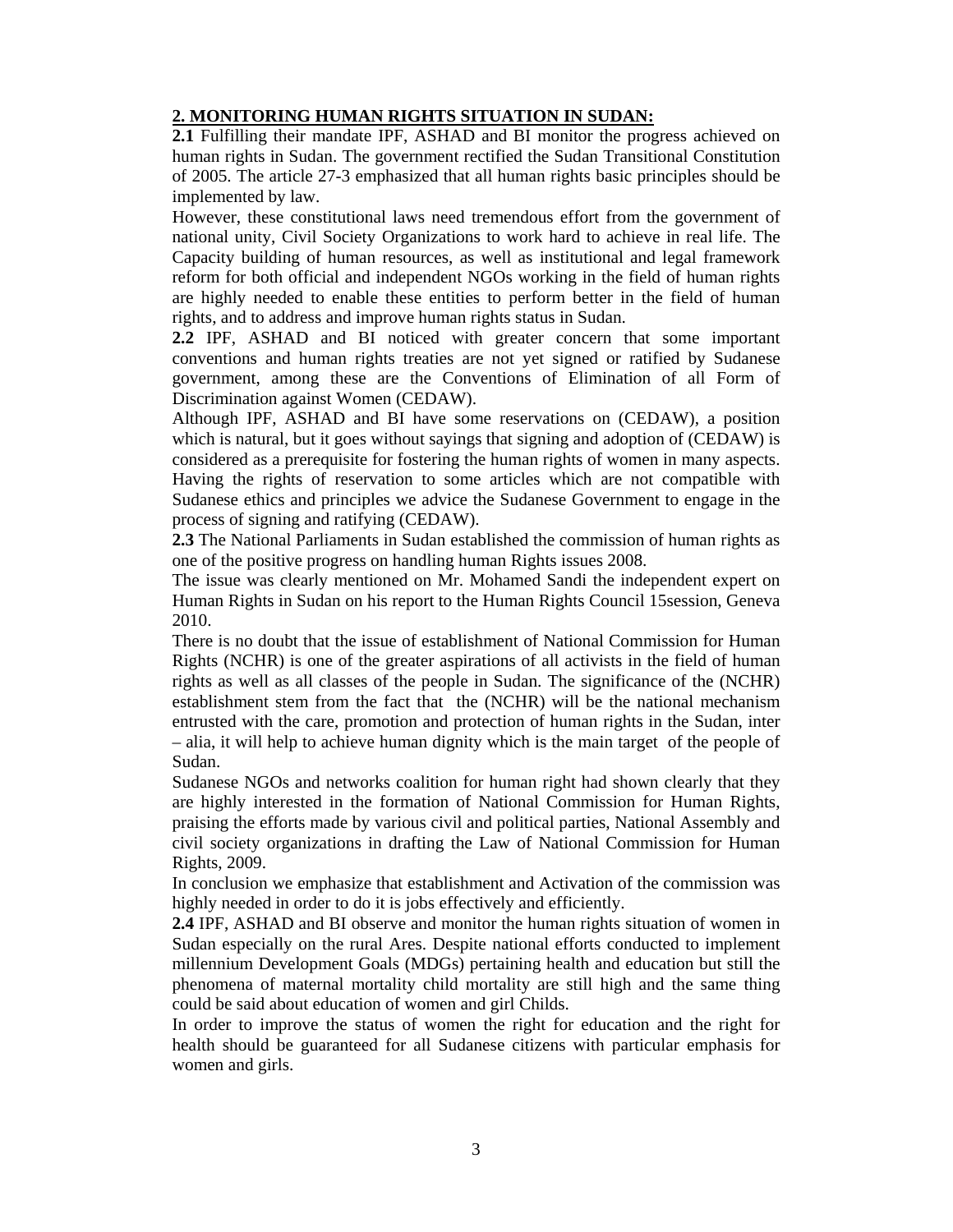**2.5** On 2010 the government for Sudan issued the Child Protection Law. We hail this positive development because it will avail the legal framework and good environment for child protection from child abuse. We came to notice that there is still great numbers of children have no access to good quality education, working as child labor and involved on arms conflict.

As far as child soldiers are concerned we need to mention that 89 children were involved on the Justice and equality movement attack on Omdurman 2008. All of them were freed upon request of the President of Sudan.

Emphasis should be made by all warring parties in different locations of Sudan to abandon and combat military conscription of children or abusing children by using them as child soldiers. DDR Commission in both South and North Sudan should be strengthened to help achieve these noble goals.

 **2.6** IPF, ASHAD and BI works among IDPs in Darfur State and monitor the situation since 2004. People living in IDPs camps suffer and lack an important and basic services e.g. good housing, enough potable water, schools for education, health facilities, enough food and human security. The IDPs were denied most of their rights and live on misery situation. The camps were facing recurrent fatal clashes between warring entities and factions e.g. Clashes took place at Kalma camp many times as follows:

- $\triangleright$  Clashes between the four and the Brgo tripe from one side and Zagawa tripe from another side, around 40 citizens were killed.
- $\triangleright$  Clashes between police force and the residence while policy force searching on arms resulting on deaths of many IPDs, 2008.
- $\triangleright$  Clashes between IPDs themselves, especially those who are supporting the negotiations at Doha and those who are rejecting that negotiation, resulting in Death of 31 members from two sides during 2010.
- $\triangleright$  The recent fighting in Tibra resulting in many deaths and casualties.

IPF, ASHAD and BI appeal for the different parts engaged in fighting in Darfur to cease fire and to engage in positive peaceful negotiations to restore peace stability human security rehabilitation and development throughout Darfur.

**2.7** IPF, ASHAD and BI noticed that there are fewer National Sudanese NGOS working in that field of human rights, and those who are working are not capacitated properly to address human rights issues and challenges in an efficient and effective manner. IPF, ASHAD and BI suggest capacity building, participation and activation of the National NGOs to respond to human rights issues.

**2.8** Female genital mutilation/cutting (FGM/C) refers to all procedures involving partial or total removal of the external genitalia or other injuries to the female genital organs for cultural or other reasons that are not medical necessities.

FGM/C reinforces the inequality suffered by girls and women and is a violation of universally recognized human rights – including the rights to bodily integrity and to the highest attainable standard of physical and mental health.

The pain of the procedure is known to cause shock and long-lasting trauma, and severe bleeding and infection can lead to death. Girls who do not experience chronic pain, serious bleeding or blood poisoning after the procedure often suffer complications during pregnancy, experience great pain during sexual intercourse, and suffer other gynecological problems and traumas later in life." Gynecological complications that result from FGM include fistula. Increased susceptibility to HIV infection is also an area of high concern.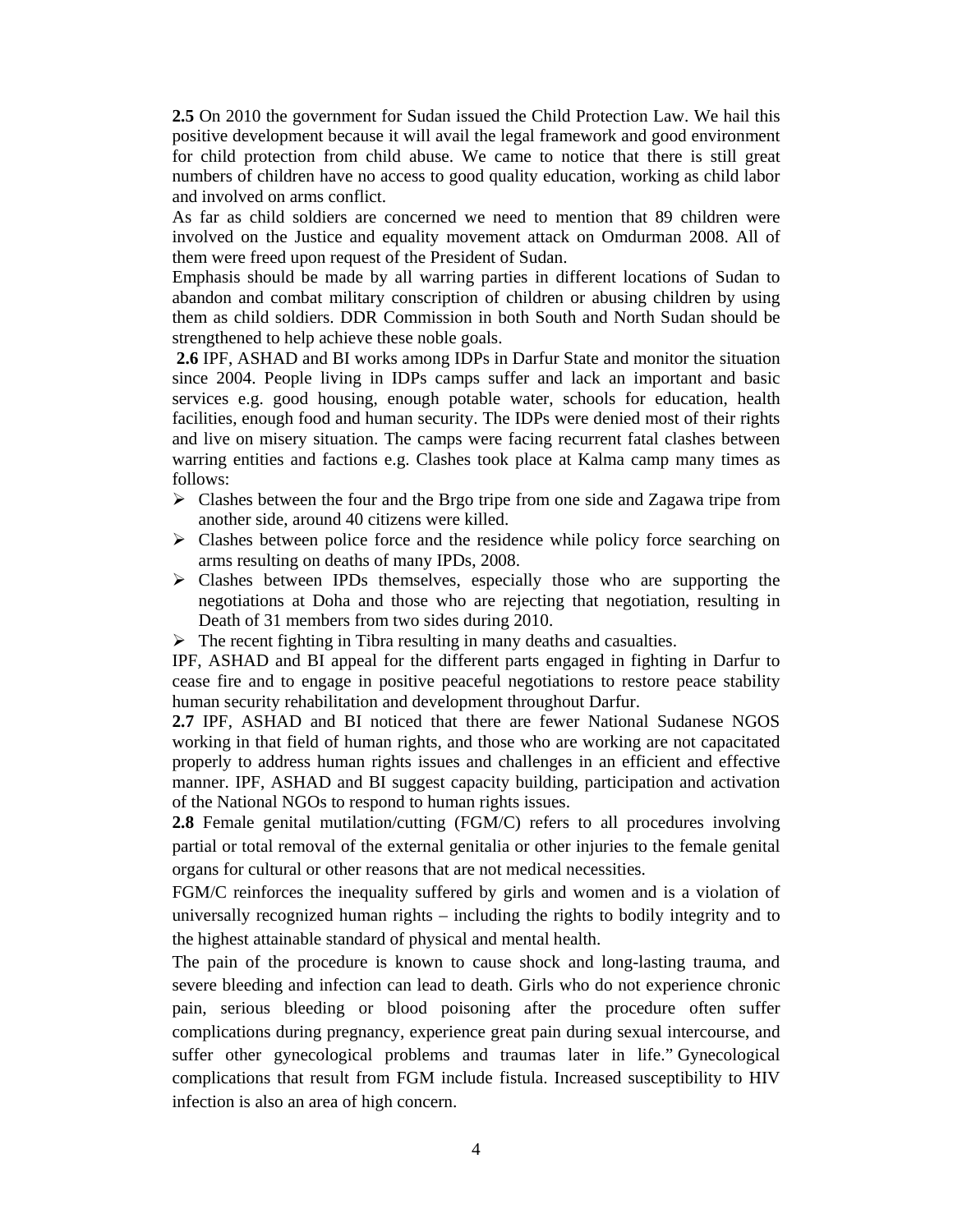Whilst Sudan has had a law since 1946 now banning the most severe form of FGM the law is clearly insufficient as it does not ban all forms of FGM, and as it has failed to prevent the tragic death of many Sudanese little girl who died after FGM operation. It has also failed to protect Sudanese girls and women at large, for an estimated large percentage of Sudanese women are subjected.

It worth mentioning that the Sudanese council of ministers issued a new law for child welfare which can be considered as positive legal frame work for protection of child human rights but a tremendous efforts needs to be conducted to abolish FGM in Sudan as many reports speaks about the magnitude of FGM phenomena in Sudan.

**2.9** In August  $2^{nd}$  2009, Murle fighters attacked the distant Akobo area in Jungle state. This Incident is one of the worst violent episodes that southern Sudan witnessed since the end of the civil war four years ago. The Murle fighters formed a siege around a fishing camp and shot fire at camp residents, then, they used their spears to take the lives of those who were injured. 185 victims (mostly women and children) lost their lives according to initial estimates.

(IPF, ASHAD and BI) were deeply saddened by this incident and are offering its sincere condolences to the families of the massacre victims in Southern Sudan.

It is a matter of a great concern that while the country is still recovering from a 22 years of civil war, a threat of a new and more fierce war within the South itself is renewed with an increasing targeting of women and children in the tribal clashes in southern Sudan, where no less than 1200 people were killed and Thousand others displaced.

While noting the UN reports which states that a large number of people died from the recent tribal clashes in Southern Sudan during that period, it is mandatory to emphasize that the right to live is one of the basic pillars on which international conventions on human rights are founded. Furthermore, safeguarding human life is one of the first teachings of the heavenly religions, especially Islam and Christianity. While we offer our condolences to the affected families we urge all parties to stop killing in southern Sudan a matter which cause about 2500 death in 2009.

The fact that these crimes against humanity were committed in the geographic area of southern Sudan should foster the effort to fulfil the Comprehensive Peace Accord of Southern Sudan achieving unity of the country in the upcoming referendum in the beginning of the year 2011 and realizing peaceful coexistence and human security within Southern Sudan and between the South and North Sudan.

**2.10** Transitional justice remains one of the basic pillars of the peace process in Darfur. A fair national independent justice is requested to look to the potential violations of human rights in Darfur and to bring those who are responsible for the human miseries and crimes to the court.

The recent appointment of a high level committee headed by the under secretary of the ministry of Justice Dr. Abduldayem Zumrawi could play an essential role in achieving justice and peace in Darfur.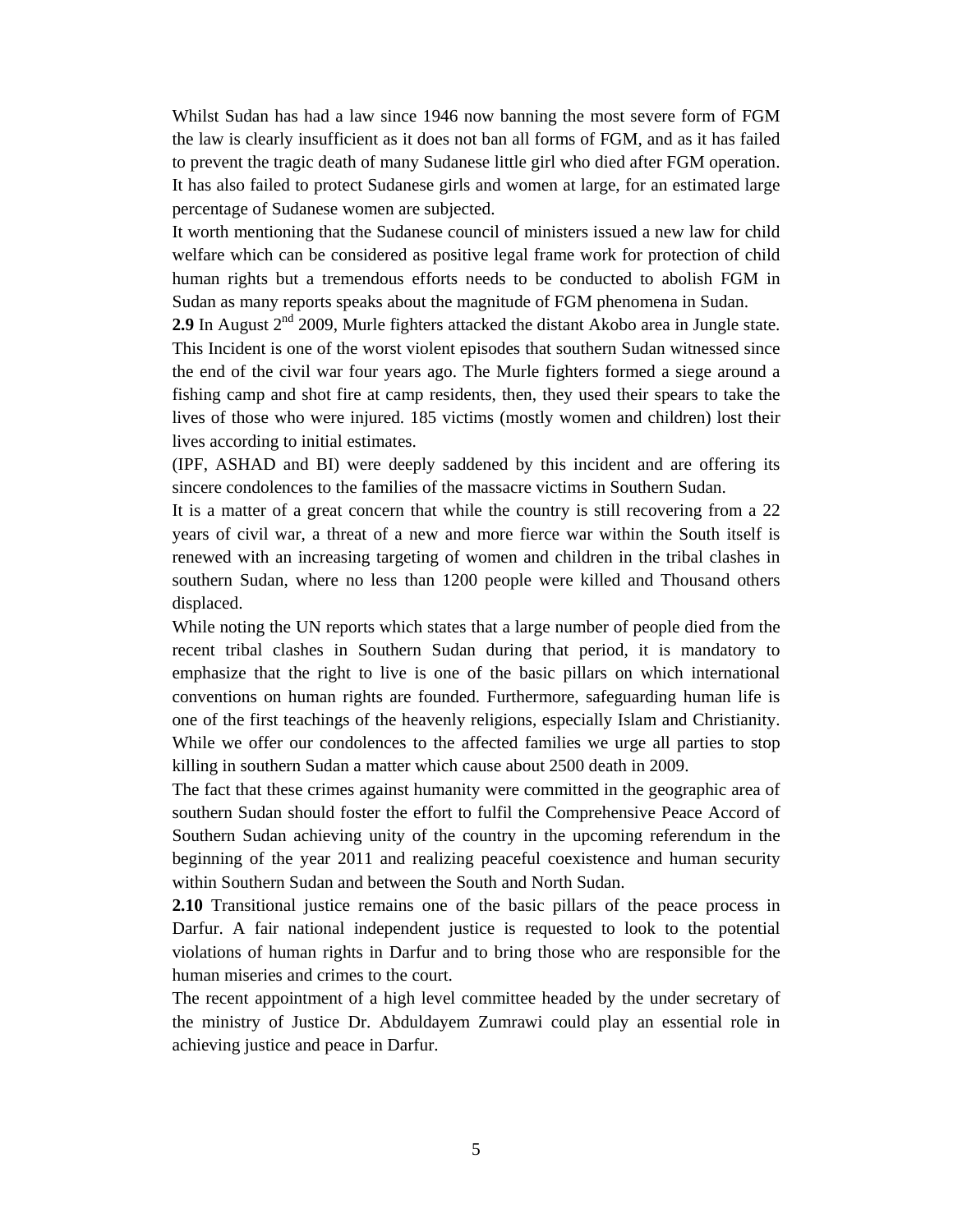# **3. RECOMMENDATIONS:**

(IPF, ASHAD and BI) would like to present the following recommendations regarding the Human Rights Situation in Sudan to the Universal Periodic Review (UPR):

## **3.1 THE RIGHTS FOR HEALTH AND EDUCATION:**

In order to improve the status of women the right for education and the right for health should be guaranteed for all Sudanese citizens with particular emphasis for women and girls.

#### **3.2 THE RIGHTS OF THE CHILD:**

The convention on the rights of the Child (CRC) should be given utmost priority for implementation in the context of the human rights conventions in Sudan.

Strengthen the National Council for Child welfare, and establishment of a special national mechanism for monitoring and promotion of the status of children so as to ensure better protection of the rights of the child in Sudan.

#### **3.3 THE CHILD SOLDIERS:**

Emphasis should be made by all warring parties in different locations of Sudan to abandon and combat military conscription of children or abusing children by using them as child soldiers. DDR Commission in both South and North Sudan should be strengthened to help achieve these noble goals.

#### **3.4 BASIC PRINCIPLES FOR IDPs:**

Quarantine the basic principles and essential services (Health .Education and Social Welfare) for IDPs throughout Sudan with particular emphasis on Darfur States.

#### **3.5 HUMAN SECURITY AND PEACEFUL RESOLUTION OF ARMED CONFLICTS:**

IPF, ASHAD and BI appeal for the different parties engaged in fighting in Darfur to cease fire and to engage in positive peaceful negotiations to restore peace, stability, human security, rehabilitation and development throughout Darfur.

#### **3.6 CEDAW:**

Signing and adoption of (CEDAW) is considered as a prerequisite for fostering the human rights of women in many aspects. Having the rights of reservation to some articles which are not compatible with Sudanese ethics and principles we advice the Sudanese Government to engage in the process of signing and ratifying (CEDAW).

## **3.7 FEMALE GENITAL MUTILATION:**

- Bringing an End to Female Genital Mutilation in the Sudan.
- Do everything in your power to bring an end to the death and suffering of girls and women in Africa due to FGM.
- Urge all concerned parties to live up to these international obligations and genuine shariya jurisprudence in terms of FGM/C, as well as to ensure that adequate care and support is provided to girls and women who have undergone FGM.
- Demand a law specifically banning all forms of FGM in Sudan.
- Issue Information about protection against FGM/C at the birth of every girl and incorporated into school curricula.
- Focus on launching large scale community awareness programs, especially among influential communities leaders, where the practice is particularly prevalent, to mobilize support for the collective abandonment of FGM/C throughout Africa.
- Focusing on ensuring that the high-profile areas are aware of the FGM act and of the punishment for engaging in the practice.
- Appeal to support the Ministry of Social Security and the the national council for child welfare, and to augment both institution so as to accomplish the mission of child rights protection in Sudan.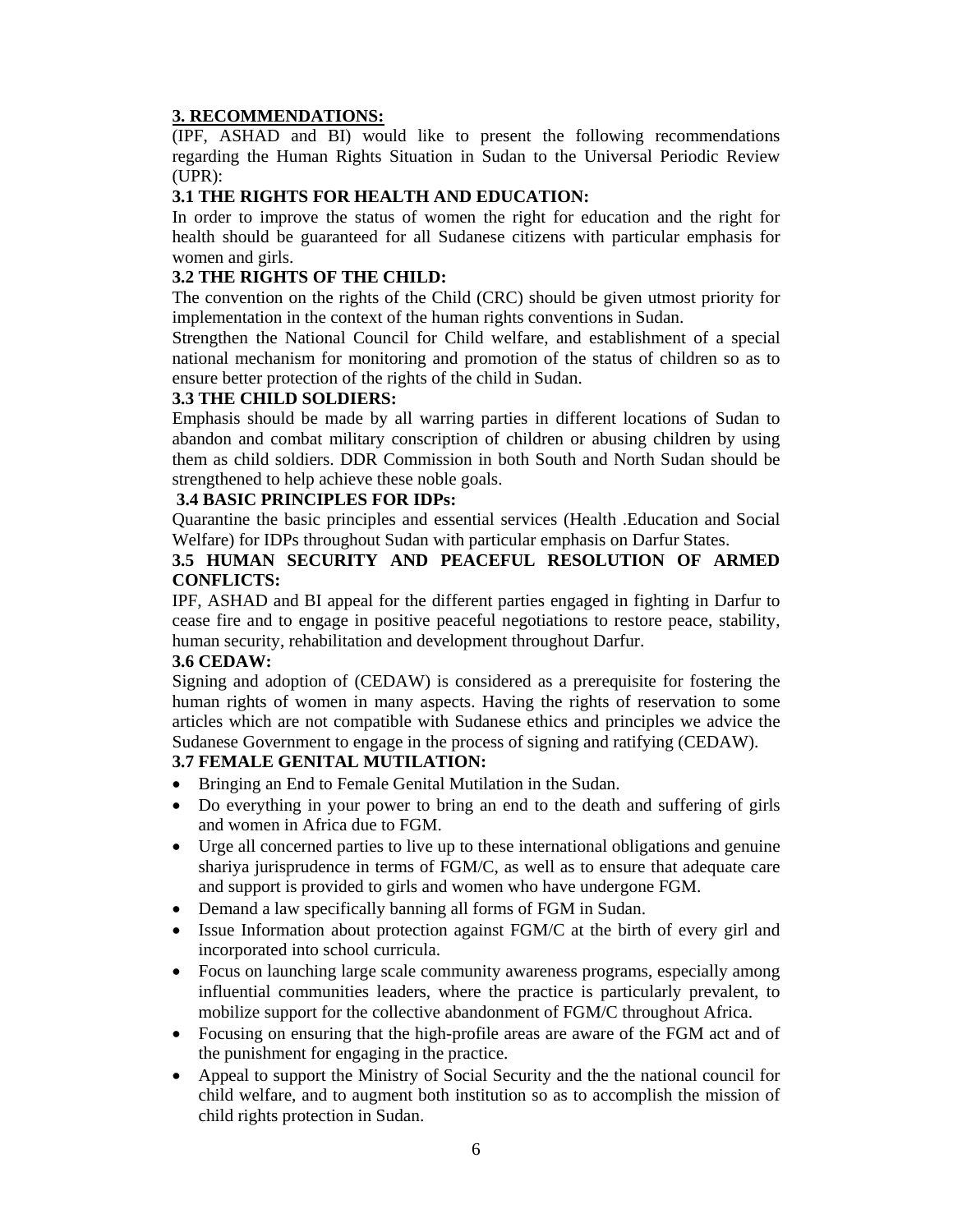• Launch a National campaign in collaboration with National NGOs and specialized UN agencies to abolish FGM/C in Sudan in specific and Africa in general.

# **3.8 THE ESTABLISHMENT OF NATIONAL COMMISSION FOR HUMAN RIGHTS IN SUDAN:**

- Appeal to Mr. President, First Vice-President and Vice-President of the Republic of Sudan to speed up the formation of National Commission for Human Rights which we feel is long overdue - in response to the requirements of constitutional and institutional construction, and the completion of the duty of democratic transformation and the promotion of human rights situation in the country.
- Expand the circle of consultation at the national level, during the preparatory process for the composition of the (NCHR) Office, with genuine and fair inclusion of civil society organizations, networks working in the field of human rights, as well as the ruling political parties and the opposition so as to ensure that the formation of (NCHR) Office will be independent, effective and compatible with aspirations of all concerned parties in the country.
- Take into account that (NCHR) is highly consistent with Paris principles and all other international standards and criteria adopted for good establishment of national committees for human rights.
- Compliance with internationally agreed standards, as well as commitments to the principles of partnership, transparency in the ongoing consultation in the preparatory periods in selection of (NCHR) members, an important prerequisite issue which will definitely facilitate NHRC's success in enforcing its mandate, as well as ensuring that its members are eligible to address their mandate in efficiency, courage and professionalism.
- Emphasis on the selection criteria enshrined in the law establishing the (NCHR) , in particular good representation of civil society and women in the formation of (NCHR),as well as, create an agreed upon mechanism for a fair and objective selection of candidates for NHRC's membership.
- Work to achieve a (NCHR) that can receive acceptance, respect and recognition at the national, regional and international levels through acceptable appointment procedures.
- Appeal the Human Rights Council (HRC), UN Mission in Sudan (UNMIS) especially Human Rights Office to extend further support and technical assistance to concerned authority in Sudan as well as the CSOs in the preparatory process of the formation of the Sudanese (NCHR), in that essence capacity building and training of National NGOs, Networks and Coalitions to help serve human rights challenges and maintain human dignity remains of utmost importance.
- In conclusion we emphasize that establishment and Activation of the commission was highly needed in order to do it is jobs effectively and efficiently.

## **3.9 COMBATING MASSACRES AND MAINTAING SUSTAINABLE PEACE IN SOUTHERN SUDAN:**

- (IPF, ASHAD and BI) as well as the Sudanese Forum for Peace and Human Rights (SFPHR) are requesting the Human Rights Council, Universal Periodic Review as well as the Government of National Unity in Sudan to adopt the following recommendations:
- Reaffirm Obligation to address the roots causes of inter tribal conflict and killing, namely the widespread tribal chauvinism, ignorance, and animosity among different tribes in this case, (Murle and Niweer), and among subgroups of the same tribe (Dinka) as we saw in the recent killings and abductions in Jungle.